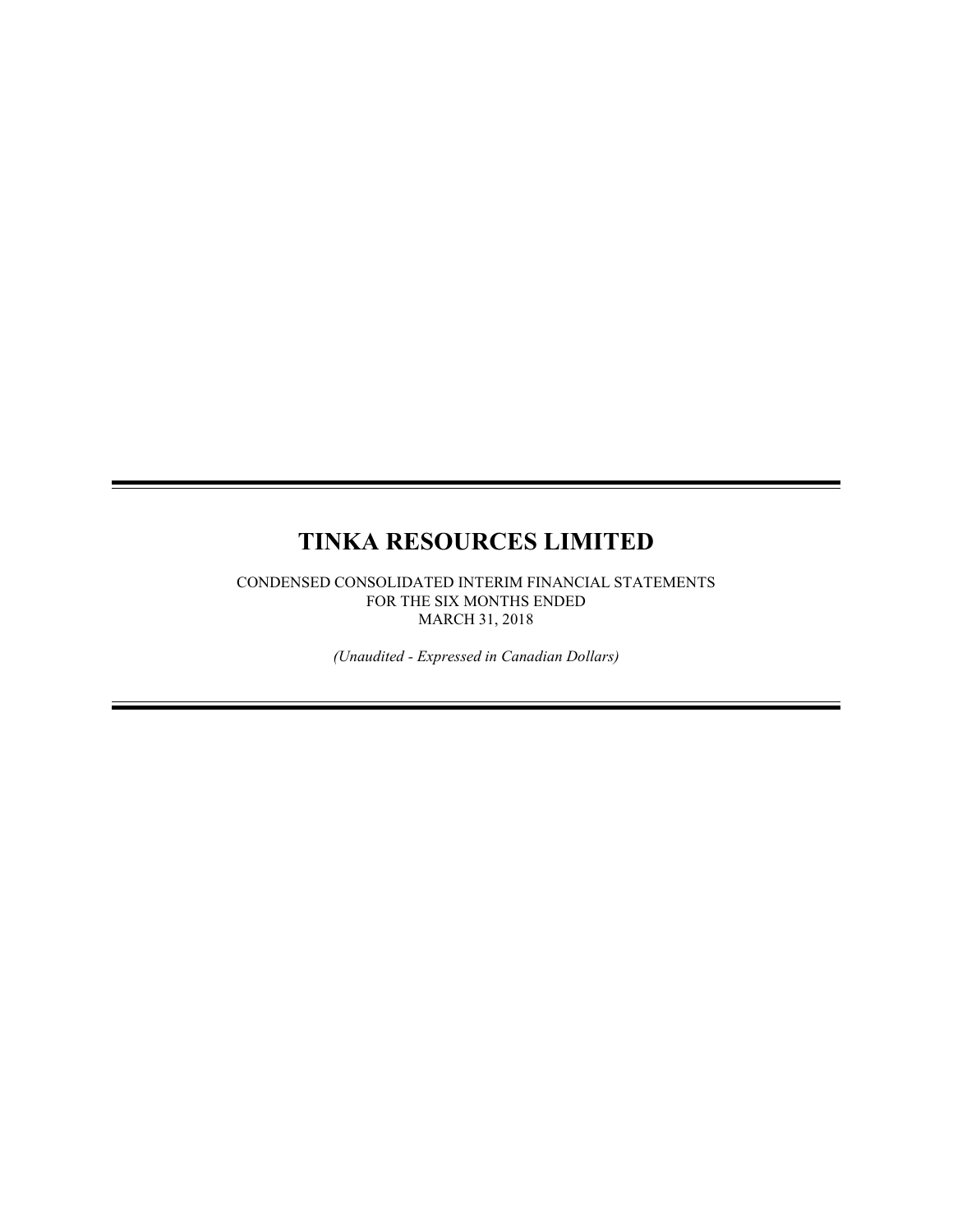# **TINKA RESOURCES LIMITED**

**CONDENSED CONSOLIDATED INTERIM STATEMENTS OF FINANCIAL POSITION**

*(Unaudited - Expressed in Canadian Dollars)*

|                                                                                                                               | <b>Note</b>     | March 31,<br>2018<br>S                              | September 30,<br>2017<br>s                |
|-------------------------------------------------------------------------------------------------------------------------------|-----------------|-----------------------------------------------------|-------------------------------------------|
| <b>ASSETS</b>                                                                                                                 |                 |                                                     |                                           |
| <b>Current assets</b><br>Cash<br>GST receivable<br>Amounts receivable<br>Prepaid expenses                                     |                 | 4,839,212<br>18,347<br>27,494<br>34,942             | 6,036,919<br>10,916<br>13,021<br>100,960  |
| <b>Total current assets</b>                                                                                                   |                 | 4,919,995                                           | 6,161,816                                 |
| <b>Non-current assets</b><br>Property, plant and equipment<br>Exploration and evaluation assets<br>Deferred share issue costs | 4<br>5<br>11(a) | 26,974<br>32,785,481<br>177,468                     | 30,635<br>28,862,723                      |
| <b>Total non-current assets</b>                                                                                               |                 | 32,989,923                                          | 28,893,358                                |
| <b>TOTAL ASSETS</b>                                                                                                           |                 | 37,909,918                                          | 35,055,174                                |
| <b>LIABILITIES</b>                                                                                                            |                 |                                                     |                                           |
| <b>Current liabilities</b><br>Accounts payable and accrued liabilities                                                        | $\tau$          | 493,902                                             | 512,666                                   |
| <b>TOTAL LIABILITIES</b>                                                                                                      |                 | 493,902                                             | 512,666                                   |
| <b>SHAREHOLDERS' EQUITY</b><br>Share capital<br>Share subscriptions received<br>Share-based payments reserve<br>Deficit       | 6<br>11(a)<br>6 | 57,372,407<br>37,920<br>5,234,222<br>(25, 228, 533) | 53,486,789<br>5,198,982<br>(24, 143, 263) |
| TOTAL SHAREHOLDERS' EQUITY                                                                                                    |                 | 37,416,016                                          | 34,542,508                                |
| TOTAL LIABILITIES AND SHAREHOLDERS' EQUITY                                                                                    |                 | 37,909,918                                          | 35,055,174                                |

 $\mathcal{L}_\mathcal{L} = \{ \mathcal{L}_\mathcal{L} = \{ \mathcal{L}_\mathcal{L} = \{ \mathcal{L}_\mathcal{L} = \{ \mathcal{L}_\mathcal{L} = \{ \mathcal{L}_\mathcal{L} = \{ \mathcal{L}_\mathcal{L} = \{ \mathcal{L}_\mathcal{L} = \{ \mathcal{L}_\mathcal{L} = \{ \mathcal{L}_\mathcal{L} = \{ \mathcal{L}_\mathcal{L} = \{ \mathcal{L}_\mathcal{L} = \{ \mathcal{L}_\mathcal{L} = \{ \mathcal{L}_\mathcal{L} = \{ \mathcal{L}_\mathcal{$ 

**Events after the Reporting Period** - Note 11

These condensed consolidated interim financial statements were approved for issue by the Board of Directors on May 18, 2018 and are signed on its behalf by:

Graham Carman Director Director

*/s/ Graham Carman /s/ Nick DeMare*

*The accompanying notes are an integral part of these condensed consolidated interim financial statements.*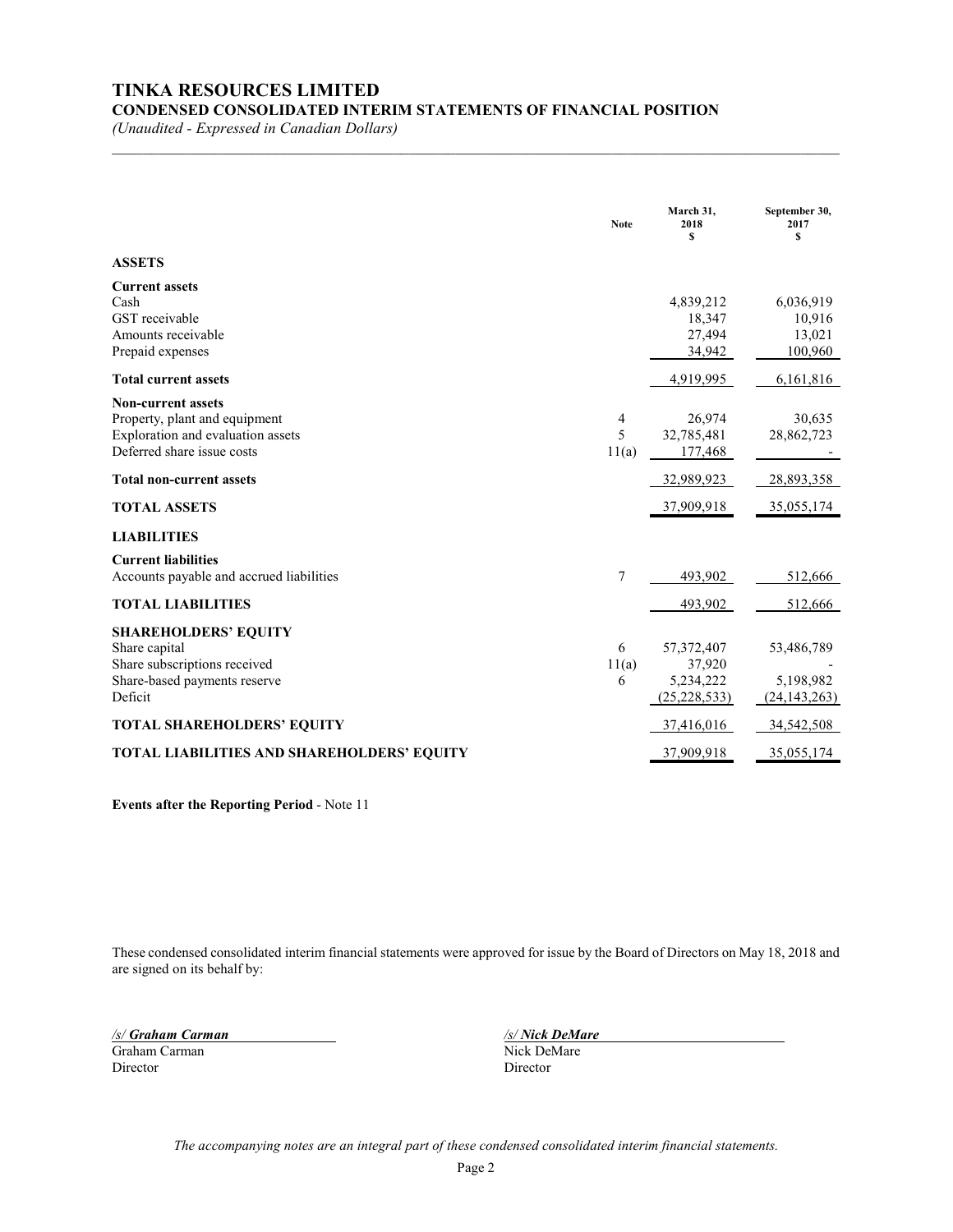# **TINKA RESOURCES LIMITED**

**CONDENSED CONSOLIDATED INTERIM STATEMENTS OF COMPREHENSIVE LOSS**

 $\mathcal{L}_\text{max} = \mathcal{L}_\text{max} = \mathcal{L}_\text{max} = \mathcal{L}_\text{max} = \mathcal{L}_\text{max} = \mathcal{L}_\text{max} = \mathcal{L}_\text{max} = \mathcal{L}_\text{max} = \mathcal{L}_\text{max} = \mathcal{L}_\text{max} = \mathcal{L}_\text{max} = \mathcal{L}_\text{max} = \mathcal{L}_\text{max} = \mathcal{L}_\text{max} = \mathcal{L}_\text{max} = \mathcal{L}_\text{max} = \mathcal{L}_\text{max} = \mathcal{L}_\text{max} = \mathcal{$ 

*(Unaudited - Expressed in Canadian Dollars)*

|                                                                             |             | <b>Three Months Ended</b><br>March 31 |               | <b>Six Months Ended</b><br>March 31 |             |
|-----------------------------------------------------------------------------|-------------|---------------------------------------|---------------|-------------------------------------|-------------|
|                                                                             | <b>Note</b> | 2018<br>S                             | 2017<br>\$    | 2018<br>\$                          | 2017<br>\$  |
| <b>Expenses</b>                                                             |             |                                       |               |                                     |             |
| Accounting and administration                                               | 7(b)(ii)    | 21,496                                | 17,186        | 51,294                              | 32,811      |
| Audit                                                                       |             |                                       |               | 38,760                              | 36,720      |
| Corporate development                                                       |             | 15,644                                | 26,135        | 26,922                              | 39,765      |
| Depreciation                                                                |             | 1,484                                 | 1,499         | 2,968                               | 3,511       |
| General exploration                                                         |             | 39,353                                | 10,669        | 69,117                              | 36,052      |
| Investment conferences                                                      |             | 28,122                                | 7,383         | 80,011                              | 28,815      |
| Investor relations                                                          |             | 22,500                                | 15,000        | 45,000                              | 30,000      |
| Legal                                                                       |             | 21,614                                | 17,710        | 83,765                              | 19,002      |
| Management fees                                                             | 7(a)        | 70,002                                | 55,000        | 140,004                             | 110,000     |
| Office                                                                      |             | 47,103                                | 38,436        | 84,104                              | 73,607      |
| Professional fees                                                           | 7           | 60,240                                | 42,001        | 106,064                             | 127,413     |
| Regulatory                                                                  |             | 43,913                                | 4,438         | 54,089                              | 6,252       |
| Rent                                                                        | 7(b)        | 12,484                                | 11,868        | 19,239                              | 23,784      |
| Salaries, wages and benefits                                                |             | 56,219                                | 60,269        | 169,509                             | 136,334     |
| Shareholder costs                                                           |             | 8,894                                 | 5,272         | 23,686                              | 10,672      |
| Share-based compensation                                                    | 6(d)        | 87,529                                | 780,252       | 87,529                              | 793,530     |
| Transfer agent                                                              |             | 4,900                                 | 2,074         | 9,419                               | 5,584       |
| Travel and related                                                          |             | 71,011                                | 58,511        | 145,091                             | 112,638     |
|                                                                             |             | 612,508                               | 1,153,703     | 1,236,571                           | 1,626,490   |
| Loss before other items                                                     |             | (612,508)                             | (1, 153, 703) | (1,236,571)                         | (1,626,490) |
| <b>Other items</b>                                                          |             |                                       |               |                                     |             |
| Interest income                                                             |             | 23,339                                | 23,785        | 44,557                              | 41,462      |
| Foreign exchange gain                                                       |             | 25,214                                | 4,857         | 106,744                             | 46,100      |
|                                                                             |             | 48,553                                | 28,642        | 151,301                             | 87,562      |
| Net loss and comprehensive loss                                             |             |                                       |               |                                     |             |
| for the period                                                              |             | (563, 955)                            | (1,125,061)   | (1,085,270)                         | (1,538,928) |
| Loss per share - basic and diluted                                          |             | \$(0.00)                              | \$(0.00)      | \$(0.00)                            | \$(0.01)    |
| Weighted average number of common<br>shares outstanding - basic and diluted |             | 224,733,558                           | 204,979,155   | 220, 742, 173                       | 193,257,053 |

*The accompanying notes are an integral part of these condensed consolidated interim financial statements.*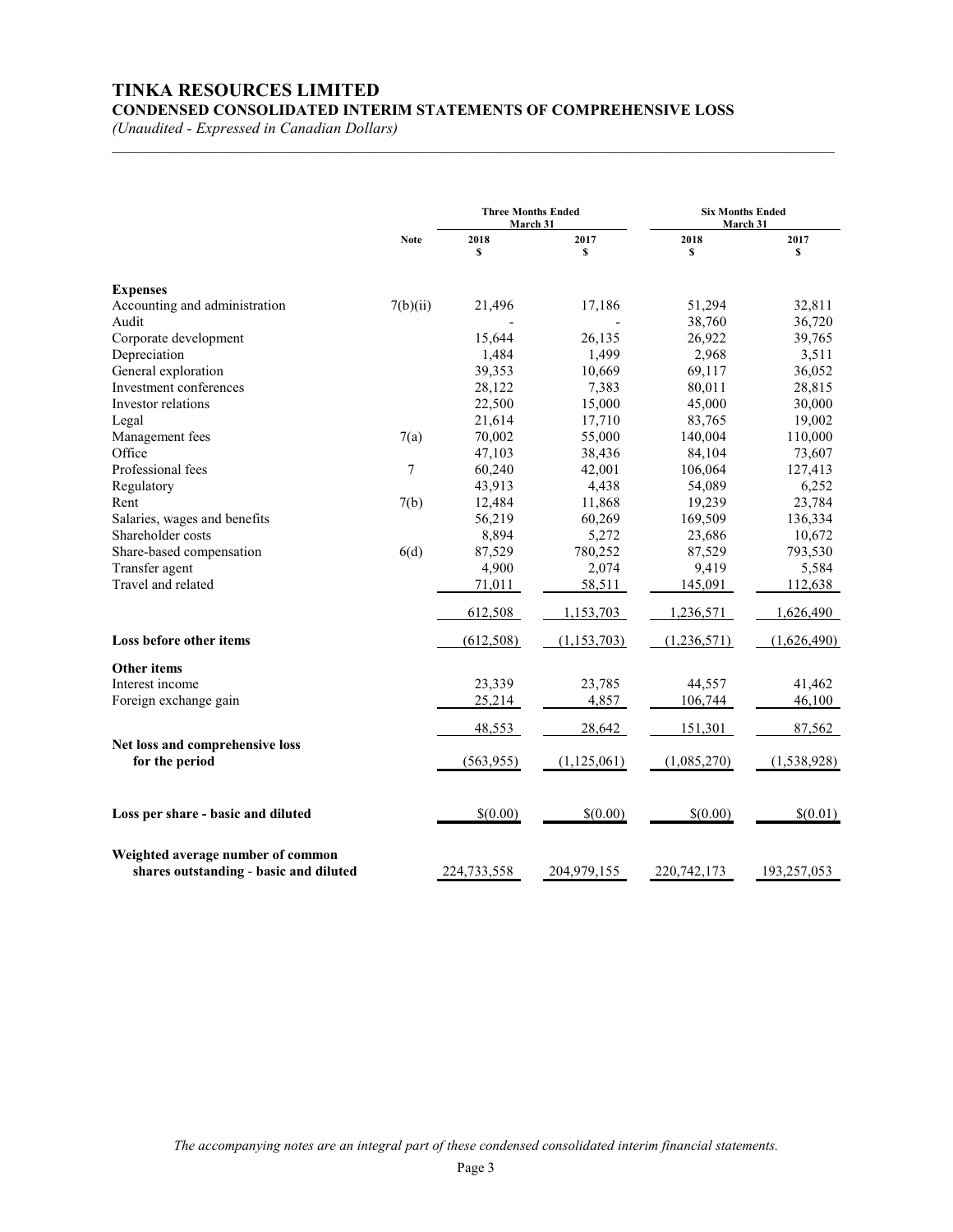# **TINKA RESOURCES LIMITED CONDENSED CONSOLIDATED INTERIM STATEMENTS OF CHANGES IN EQUITY**

*(Unaudited - Expressed in Canadian Dollars)*

|                                       | Six Months Ended March 31, 2018 |              |                                                              |                                                              |                     |                        |
|---------------------------------------|---------------------------------|--------------|--------------------------------------------------------------|--------------------------------------------------------------|---------------------|------------------------|
|                                       | <b>Share Capital</b>            |              |                                                              |                                                              |                     |                        |
|                                       | Number of<br><b>Shares</b>      | Amount<br>S  | <b>Share</b><br><b>Subscriptions</b><br><b>Received</b><br>S | <b>Share-Based</b><br><b>Payments</b><br><b>Reserve</b><br>S | <b>Deficit</b><br>S | Total<br><b>Equity</b> |
| <b>Balance at September 30, 2017</b>  | 211,987,322                     | 53,486,789   |                                                              | 5,198,982                                                    | (24, 143, 263)      | 34,542,508             |
| Common shares issued for:             |                                 |              |                                                              |                                                              |                     |                        |
| - share options exercised             | 565,000                         | 163,625      |                                                              |                                                              |                     | 163,625                |
| - warrants exercised                  | 12,232,347                      | 3,669,704    |                                                              |                                                              |                     | 3,669,704              |
| Share subscriptions received          |                                 |              | 37,920                                                       |                                                              |                     | 37,920                 |
| Transfer on exercise of share options |                                 |              |                                                              |                                                              |                     |                        |
| and finders' warrants                 |                                 | 52,289       |                                                              | (52, 289)                                                    |                     |                        |
| Share-based compensation              |                                 |              |                                                              | 87,529                                                       |                     | 87,529                 |
| Net loss                              |                                 |              |                                                              |                                                              | (1,085,270)         | (1,085,270)            |
| Balance at March 31, 2018             | 224,784,669                     | 57, 372, 407 | 37,920                                                       | 5,234,222                                                    | (25, 228, 533)      | 37,416,016             |

 $\mathcal{L}_\text{max} = \mathcal{L}_\text{max} = \mathcal{L}_\text{max} = \mathcal{L}_\text{max} = \mathcal{L}_\text{max} = \mathcal{L}_\text{max} = \mathcal{L}_\text{max} = \mathcal{L}_\text{max} = \mathcal{L}_\text{max} = \mathcal{L}_\text{max} = \mathcal{L}_\text{max} = \mathcal{L}_\text{max} = \mathcal{L}_\text{max} = \mathcal{L}_\text{max} = \mathcal{L}_\text{max} = \mathcal{L}_\text{max} = \mathcal{L}_\text{max} = \mathcal{L}_\text{max} = \mathcal{$ 

|                                       | Six Months Ended March 31, 2017 |              |                                                               |                     |                             |
|---------------------------------------|---------------------------------|--------------|---------------------------------------------------------------|---------------------|-----------------------------|
|                                       | <b>Share Capital</b>            |              |                                                               |                     |                             |
|                                       | Number of<br><b>Shares</b>      | Amount<br>\$ | <b>Share-Based</b><br><b>Payments</b><br><b>Reserve</b><br>\$ | <b>Deficit</b><br>S | Total<br><b>Equity</b><br>s |
| <b>Balance at September 30, 2016</b>  | 149,807,322                     | 40,137,096   | 4,457,243                                                     | (20.954, 425)       | 23,639,914                  |
| Common shares issued for:             |                                 |              |                                                               |                     |                             |
| - private placement                   | 55,000,000                      | 11,000,000   |                                                               |                     | 11,000,000                  |
| - share options exercised             | 995,000                         | 313,500      |                                                               |                     | 313,500                     |
| Share issue costs                     |                                 | (770, 816)   | 211,551                                                       |                     | (559, 265)                  |
| Transfer on exercise of share options |                                 | 103.624      | (103, 624)                                                    |                     |                             |
| Share-based compensation              |                                 |              | 793,530                                                       |                     | 793,530                     |
| Net loss                              |                                 |              |                                                               | (1,538,928)         | (1,538,928)                 |
| <b>Balance at March 31, 2017</b>      | 205,802,322                     | 50,783,404   | 5,358,700                                                     | (22, 493, 353)      | 33,648,751                  |

*The accompanying notes are an integral part of these condensed consolidated interim financial statements.*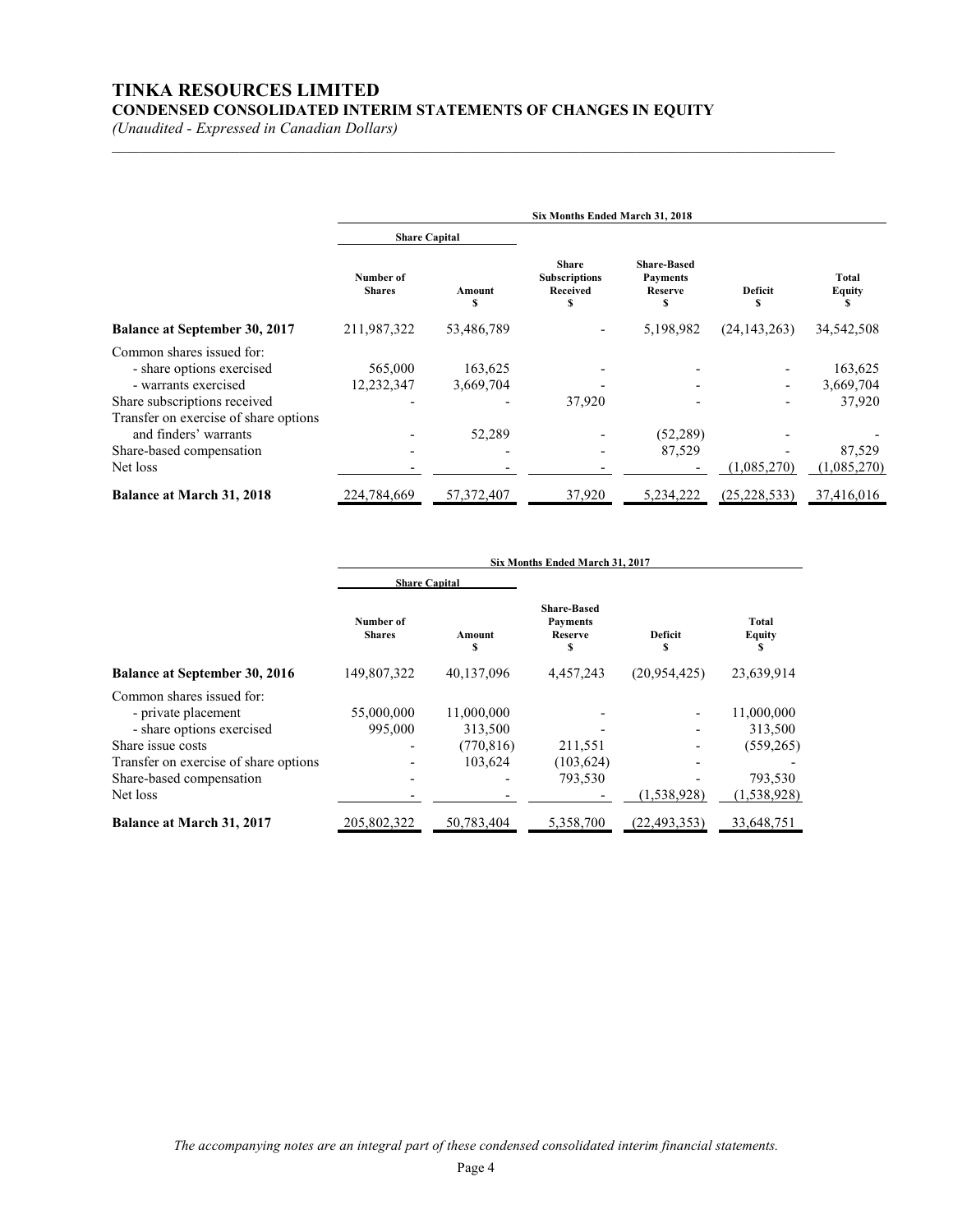# **TINKA RESOURCES LIMITED CONDENSED CONSOLIDATED INTERIM STATEMENTS OF CASH FLOWS**

*(Unaudited - Expressed in Canadian Dollars)*

|                                                   | <b>Six Months Ended</b><br>March 31 |             |
|---------------------------------------------------|-------------------------------------|-------------|
|                                                   | 2018<br>\$                          | 2017<br>s   |
| <b>Operating activities</b>                       |                                     |             |
| Net loss for the period                           | (1,085,270)                         | (1,538,928) |
| Adjustments for:                                  |                                     |             |
| Depreciation of property, plant and equipment     | 2,968                               | 3,505       |
| Share-based compensation                          | 87,529                              | 793,530     |
| Changes in non-cash working capital items:        |                                     |             |
| GST receivable                                    | (7, 431)                            | (1,760)     |
| Amounts receivable                                | (14, 473)                           | (3,679)     |
| Prepaid expenses                                  | 66,018                              | 17,166      |
| Accounts payable and accrued liabilities          | (33,909)                            | 12,570      |
| Net cash used in operating activities             | (984, 568)                          | (717, 596)  |
| <b>Investing activities</b>                       |                                     |             |
| Expenditures on exploration and evaluation assets | (3,905,231)                         | (1,337,772) |
| VAT recovered                                     |                                     | 373,150     |
| Additions to property, plant and equipment        | (1,689)                             | (512)       |
| Net cash used in investing activities             | (3,906,920)                         | (965, 134)  |
| <b>Financing activities</b>                       |                                     |             |
| Issuance of common shares                         | 3,833,329                           | 11,313,500  |
| Share subscriptions received                      | 37,920                              |             |
| Deferred share issue costs                        | (177, 468)                          |             |
| Share issue costs                                 |                                     | (559, 265)  |
| Net cash generated from financing activities      | 3,693,781                           | 10,754,235  |
| Net change in cash                                | (1,197,707)                         | 9,071,505   |
| Cash at beginning of period                       | 6,036,919                           | 1,765,069   |
| Cash at end of period                             | 4,839,212                           | 10,836,574  |

\_\_\_\_\_\_\_\_\_\_\_\_\_\_\_\_\_\_\_\_\_\_\_\_\_\_\_\_\_\_\_\_\_\_\_\_\_\_\_\_\_\_\_\_\_\_\_\_\_\_\_\_\_\_\_\_\_\_\_\_\_\_\_\_\_\_\_\_\_\_\_\_\_\_\_\_\_\_\_\_\_\_\_\_\_\_\_\_\_\_\_\_\_\_\_\_\_\_\_\_\_\_\_

**Supplemental cash flow information** - See Note 10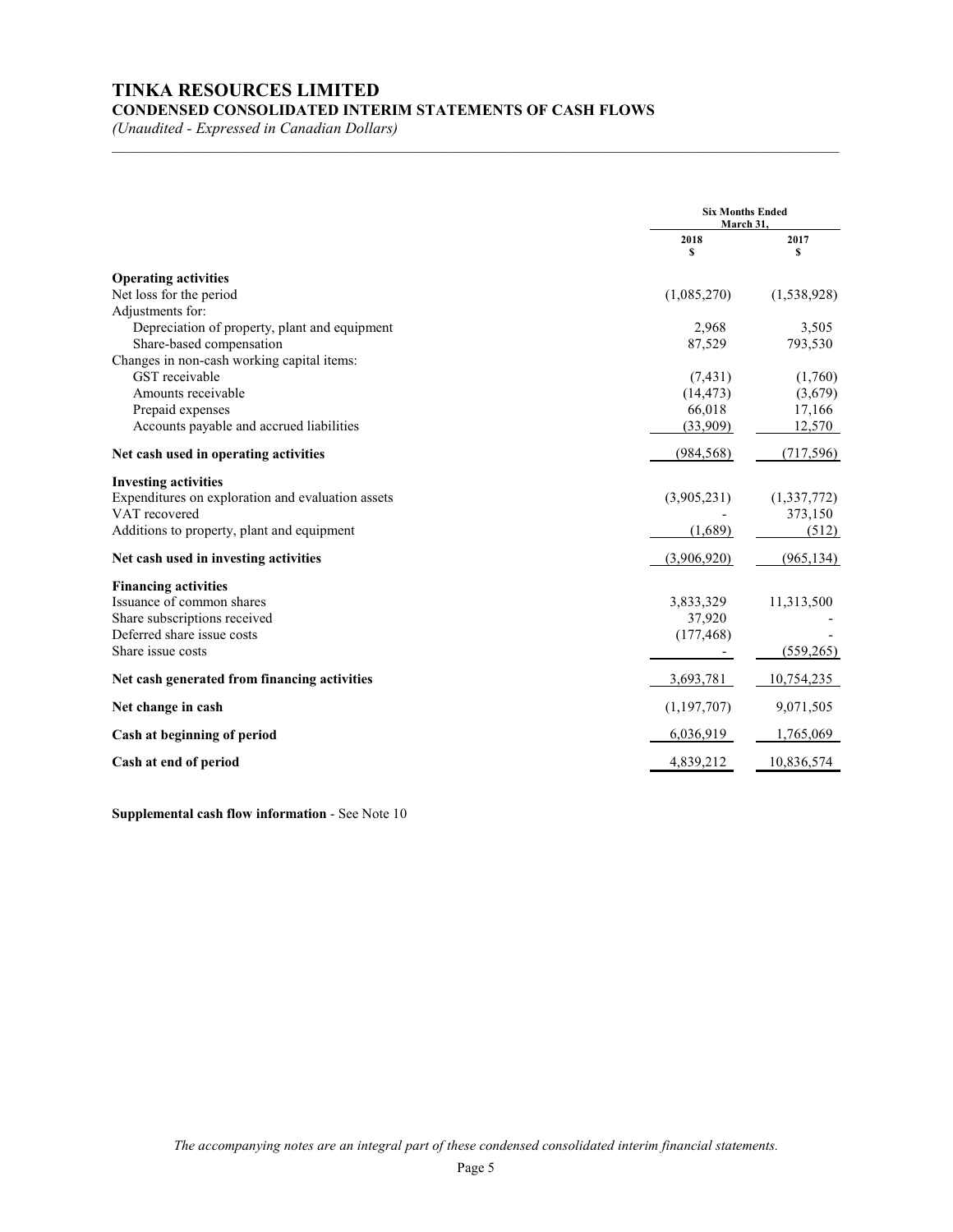*(Unaudited - Expressed in Canadian Dollars)*

#### **1. Nature of Operations**

Tinka Resources Limited (the "Company") was incorporated on September 15, 1987 under the provisions of the Company Act (British Columbia). The Company is listed and traded on the TSX Venture Exchange ("TSXV") and the Lima Stock Exchange under the symbol "TK" and on the Frankfurt Exchange under the symbol "TLD". The Company's principal office is located at #1305 - 1090 West Georgia Street, Vancouver, British Columbia, V6E 3V7 Canada.

**\_\_\_\_\_\_\_\_\_\_\_\_\_\_\_\_\_\_\_\_\_\_\_\_\_\_\_\_\_\_\_\_\_\_\_\_\_\_\_\_\_\_\_\_\_\_\_\_\_\_\_\_\_\_\_\_\_\_\_\_\_\_\_\_\_\_\_\_\_\_\_\_\_\_\_\_\_\_\_\_\_\_\_\_\_\_\_\_\_\_\_\_\_**

The Company is a junior mineral exploration company currently engaged in the acquisition and exploration of precious and base metals on mineral properties located in Peru. On the basis of information to date, the Company has not yet determined whether these properties contain economically recoverable ore reserves. The underlying value of the mineral resource interests is entirely dependent on the existence of economically recoverable reserves, the ability of the Company to obtain the necessary financing to complete exploration and development and upon future profitable production. Mineral resource interests represent costs incurred to date, less amounts amortized and/or written off, and do not necessarily represent present or future values.

As at March 31, 2018 the Company had working capital in the amount of \$4,426,093. In addition, subsequent to March 31, 2018, the Company completed equity financings totalling \$16,239,496 and received \$330,675 from the exercises of stock options and warrants. See also Note 11. These condensed consolidated interim financial statements have been prepared on a going concern basis which assumes that the Company will be able to realize its assets and discharge its liabilities in the normal course of business operations for the foreseeable future. To date the Company has not earned significant revenues and is considered to be in the exploration stage. The Company's operations are funded from equity financings which are dependent upon many external factors and may be difficult to impossible to secure or raise when required. Although management considers that the Company has adequate resources to maintain its core operations and planned exploration programs on its existing exploration and evaluation assets for the next twelve months, the Company recognizes that exploration expenditures may change with ongoing results and, as a result, it may be required to obtain additional financing. While the Company has been successful in securing financings in the past there can be no assurance that it will be able to do so in the future. These condensed consolidated interim financial statements do not reflect any adjustments related to conditions that occurred subsequent to March 31, 2018.

#### **2. Basis of Preparation**

#### *Statement of Compliance*

These condensed consolidated interim financial statements have been prepared using accounting policies consistent with International Financial Reporting Standards ("IFRS"), and in accordance with International Accounting Standards ("IAS") 34, Interim Financial Reporting, as issued by the International Accounting Standards Board ("IASB"). These condensed consolidated interim financial statements should be read in conjunction with the audited consolidated financial statements for the year ended September 30, 2017, which have been prepared in accordance with IFRS as issued by the IASB. The accounting policies followed in these condensed consolidated interim financial statements are consistent with those applied in the Company's consolidated financial statements for the year ended September 30, 2017.

#### *Basis of Measurement*

The Company's consolidated financial statements have been prepared on the historical cost basis except for the revaluation of certain financial assets and financial liabilities to fair value.

#### **3. Subsidiaries**

The subsidiaries of the Company are as follows:

| Company                | <b>Location of Incorporation</b> | <b>Ownership Interest</b> |
|------------------------|----------------------------------|---------------------------|
| Darwin Resources Corp. | Canada                           | $100\%$                   |
| Tinka Resources S.A.C. | Peru                             | $100\%$                   |
| Darwin Peru S.A.C.     | Peru                             | $100\%$                   |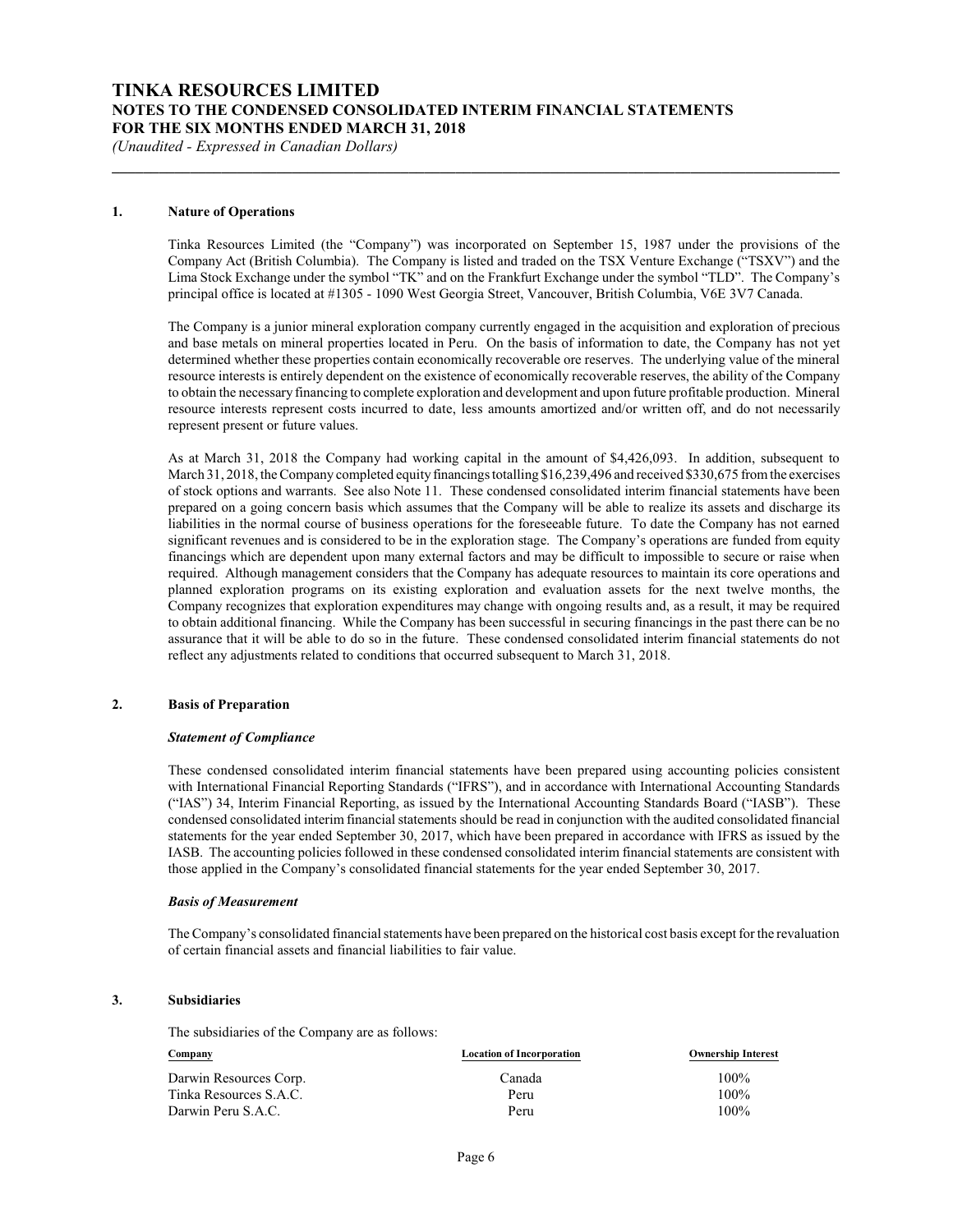**\_\_\_\_\_\_\_\_\_\_\_\_\_\_\_\_\_\_\_\_\_\_\_\_\_\_\_\_\_\_\_\_\_\_\_\_\_\_\_\_\_\_\_\_\_\_\_\_\_\_\_\_\_\_\_\_\_\_\_\_\_\_\_\_\_\_\_\_\_\_\_\_\_\_\_\_\_\_\_\_\_\_\_\_\_\_\_\_\_\_\_\_\_**

*(Unaudited - Expressed in Canadian Dollars)*

## **4. Property, Plant and Equipment**

| Cost:                                         | <b>Office Furniture</b><br>and<br>Equipment | <b>Vehicles</b><br>S | <b>Total</b><br>S     |
|-----------------------------------------------|---------------------------------------------|----------------------|-----------------------|
| Balance at September 30, 2016<br>Additions    | 98,877<br>17,329                            | 101,141              | 200,018<br>17,329     |
| Balance at September 30, 2017<br>Additions    | 116,206<br>1,689                            | 101,141              | 217,347<br>1,689      |
| Balance at March 31, 2018                     | 117,895                                     | 101,141              | 219,036               |
| <b>Accumulated Depreciation:</b>              |                                             |                      |                       |
| Balance at September 30, 2016<br>Depreciation | (76, 655)<br>(8,916)                        | (100, 240)<br>(901)  | (176, 895)<br>(9,817) |
| Balance at September 30, 2017<br>Depreciation | (85, 571)<br>(5,350)                        | (101, 141)           | (186, 712)<br>(5,350) |
| Balance at March 31, 2018                     | (90, 921)                                   | (101, 141)           | (192,062)             |
| <b>Carrying Value:</b>                        |                                             |                      |                       |
| Balance at September 30, 2017                 | 30,635                                      |                      | 30,635                |
| Balance at March 31, 2018                     | 26,974                                      |                      | 26,974                |

# **5. Exploration and Evaluation Assets**

|             | March 31, 2018            |                                                     | September 30, 2017 |                      |                                                            |                    |
|-------------|---------------------------|-----------------------------------------------------|--------------------|----------------------|------------------------------------------------------------|--------------------|
|             | Acquisition<br>Costs<br>S | <b>Deferred</b><br><b>Exploration</b><br>Costs<br>s | Total<br>\$        | Acquisition<br>Costs | <b>Deferred</b><br><b>Exploration</b><br><b>Costs</b><br>S | <b>Total</b><br>\$ |
| Colquipucro | 338,330                   | 8,018,976                                           | 8,357,306          | 338,330              | 7,758,030                                                  | 8,096,360          |
| Ayawilca    | 457,785                   | 21,010,238                                          | 21,468,023         | 457,785              | 17,754,478                                                 | 18,212,263         |
| Other       |                           | 2.960.152                                           | 2,960,152          |                      | 2.554.100                                                  | 2,554,100          |
|             | 796,115                   | 31,989,366                                          | 32,785,481         | 796,115              | 28,066,608                                                 | 28,862,723         |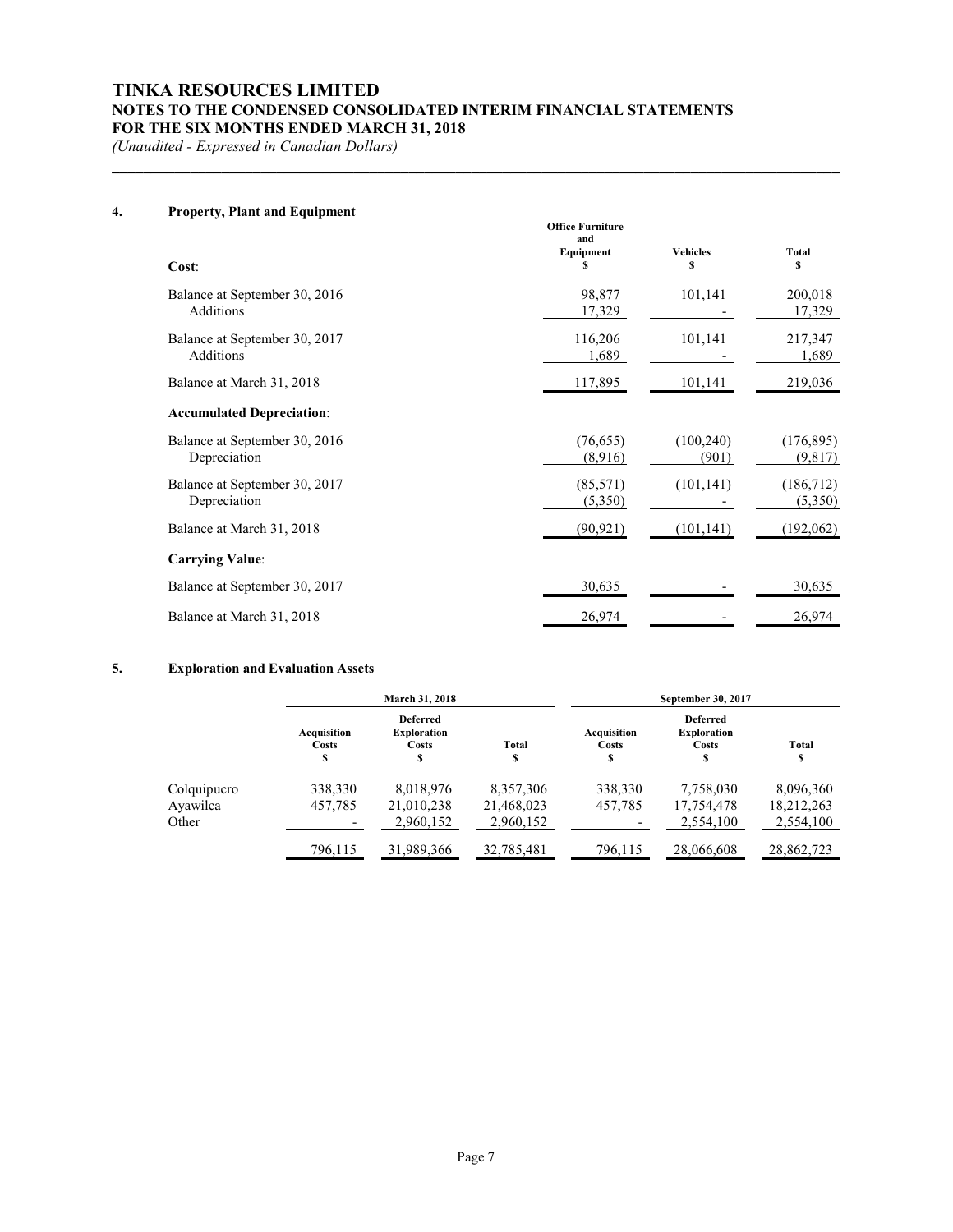**\_\_\_\_\_\_\_\_\_\_\_\_\_\_\_\_\_\_\_\_\_\_\_\_\_\_\_\_\_\_\_\_\_\_\_\_\_\_\_\_\_\_\_\_\_\_\_\_\_\_\_\_\_\_\_\_\_\_\_\_\_\_\_\_\_\_\_\_\_\_\_\_\_\_\_\_\_\_\_\_\_\_\_\_\_\_\_\_\_\_\_\_\_**

*(Unaudited - Expressed in Canadian Dollars)*

| 5. | <b>Exploration and Evaluation Assets (continued)</b> | Colquipucro<br>S | Ayawilca<br>\$ | Other<br>\$ | <b>Total</b><br>\$ |
|----|------------------------------------------------------|------------------|----------------|-------------|--------------------|
|    | <b>Balance at September 30, 2016</b>                 | 7,766,324        | 11,963,945     | 2,194,742   | 21,925,011         |
|    | <b>Exploration costs</b>                             |                  |                |             |                    |
|    | Camp costs                                           | 3,833            | 720,133        |             | 723,966            |
|    | Community relations                                  | 185,540          | 596,283        |             | 781,823            |
|    | Depreciation                                         |                  | 3,519          |             | 3,519              |
|    | Drilling                                             | 59,663           | 4,112,161      |             | 4,171,824          |
|    | Environmental                                        | 46,043           | 282,271        |             | 328,314            |
|    | Geological                                           | 20,676           | 293,251        |             | 313,927            |
|    | Geophysics                                           | 5,355            | 6,032          |             | 11,387             |
|    | Metallurgical test work                              |                  | 75,977         |             | 75,977             |
|    | Software and database management                     | 8,926            | 8,925          |             | 17,851             |
|    | Topography                                           |                  | 2,069          |             | 2,069              |
|    | VAT incurred                                         |                  |                | 798,412     | 798,412            |
|    | VAT recovered                                        |                  |                | (373, 150)  | (373, 150)         |
|    |                                                      | 330,036          | 6,100,621      | 425,262     | 6,855,919          |
|    | <b>Acquisition costs</b>                             |                  |                |             |                    |
|    | Concession payments                                  |                  | 147,697        |             | 147,697            |
|    | Impairment                                           |                  |                | (65,904)    | (65, 904)          |
|    | <b>Balance at September 30, 2017</b>                 | 8,096,360        | 18,212,263     | 2,554,100   | 28,862,723         |
|    | <b>Exploration costs</b>                             |                  |                |             |                    |
|    | Assays                                               |                  | 7,180          |             | 7,180              |
|    | Camp costs                                           |                  | 474,003        |             | 474,003            |
|    | Community relations                                  | 120,724          | 831,866        |             | 952,590            |
|    | Consulting                                           | 70,216           | 72,758         |             | 142,974            |
|    | Depreciation                                         |                  | 2,382          |             | 2,382              |
|    | Drilling                                             |                  | 1,490,856      |             | 1,490,856          |
|    | Environmental                                        | 22,338           | 125,417        |             | 147,755            |
|    | Geological                                           |                  | 176,381        |             | 176,381            |
|    | Land access                                          | 39,479           | 15,788         |             | 55,267             |
|    | Metallurgical                                        |                  | 48,975         |             | 48,975             |
|    | Software and database management                     | 8,189            | 8,189          |             | 16,378             |
|    | Topography                                           |                  | 1,965          |             | 1,965              |
|    | VAT incurred                                         |                  |                | 406,052     | 406,052            |
|    |                                                      | 260,946          | 3,255,760      | 406,052     | 3,922,758          |
|    | Balance at March 31, 2018                            | 8,357,306        | 21,468,023     | 2,960,152   | 32,785,481         |

#### *Colquipucro and Ayawilca Project*s

As at March 31, 2018 the Colquipucro and Ayawilca projects comprise a total of 59 mineral claims granted in the Province of Daniel Alcides Carrion, Peru.

The Company is required to issue 500,000 common shares to Sierra Peru Pty Ltd. ("Sierra") in the event that a positive feasibility study is prepared on either of the Colquipucro or Ayawilca projects. Sierra also retains a right to a 1% net smelter return royalty ("NSR") from any production from the Colquipucro and Ayawilca projects. The NSR can be purchased at any time for US \$1,000,000.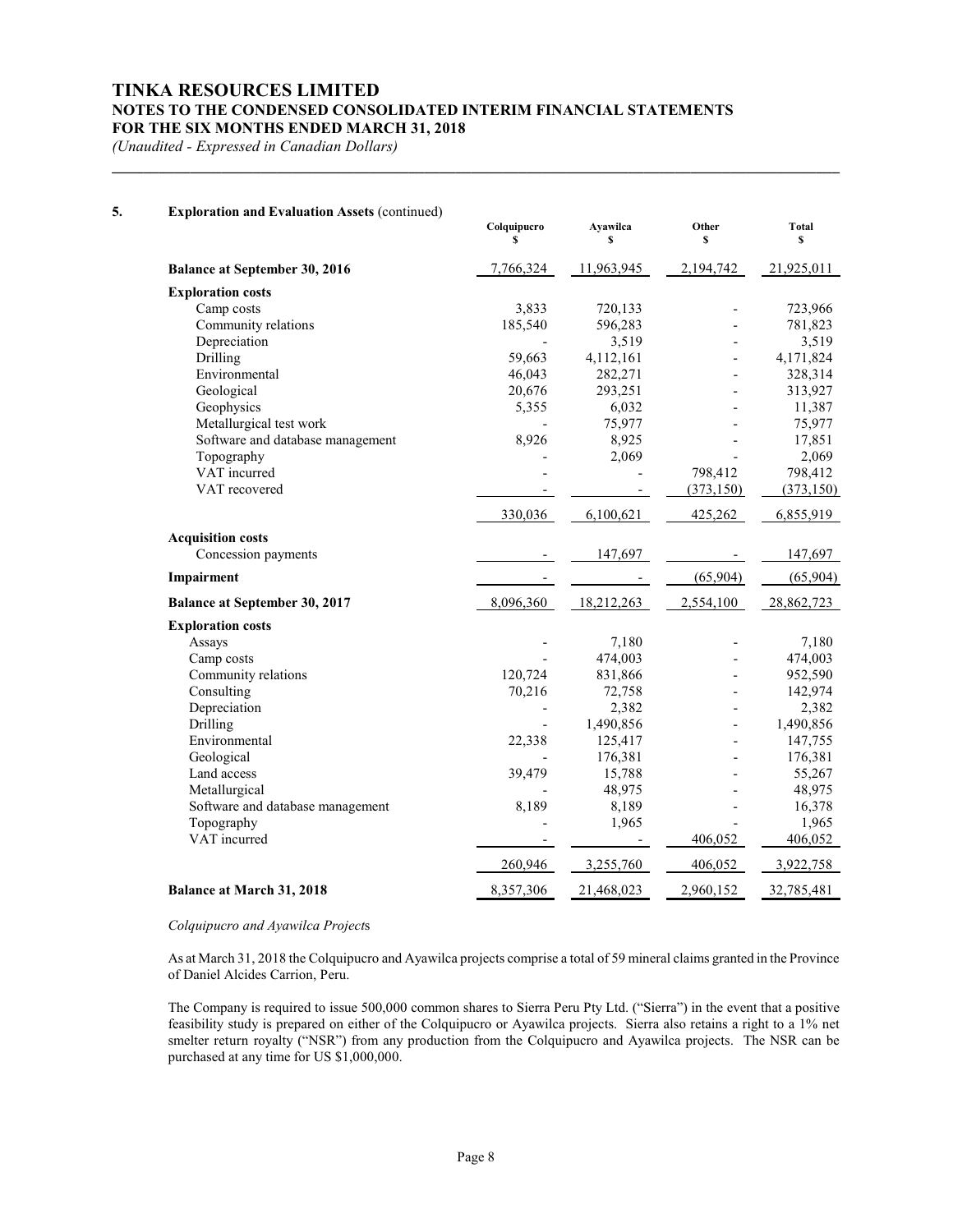*(Unaudited - Expressed in Canadian Dollars)*

#### **5. Exploration and Evaluation Assets** (continued)

*Other*

During fiscal 2017 the Company wrote-off \$65,904 exploration costs attributed to the Rurimarac Property in Peru.

**\_\_\_\_\_\_\_\_\_\_\_\_\_\_\_\_\_\_\_\_\_\_\_\_\_\_\_\_\_\_\_\_\_\_\_\_\_\_\_\_\_\_\_\_\_\_\_\_\_\_\_\_\_\_\_\_\_\_\_\_\_\_\_\_\_\_\_\_\_\_\_\_\_\_\_\_\_\_\_\_\_\_\_\_\_\_\_\_\_\_\_\_\_**

Expenditures incurred by the Company in Peru are subject to Peruvian Value Added Tax ("VAT"). The VAT is included in exploration and evaluation assets as incurred. Under Peruvian law VAT paid can be used in the future to offset amounts resulting from VAT charged on sales. Under certain circumstances and subject to approval from tax authorities a Company can also apply for early refund of VAT prior to generating sales.

#### **6. Share Capital**

#### (a) *Authorized Share Capital*

The Company's authorized share capital consisted of an unlimited number of common shares without par value. All issued common shares are fully paid.

- (b) *Equity Financings*
	- (i) During the six months ended March 31, 2018 the Company did not complete any financings. See also Note  $11(a)$ .
	- (ii) During fiscal 2017 the Company completed a private placement financing of 55,000,000 common shares at a price of \$0.20 per shares for gross proceeds of \$11,000,000. The Company paid finders' fees totalling \$368,566 and issued 1,842,829 finders' warrants. Each finders' warrant entitles the holder to purchase one common share of the Company at a price of \$0.20 per share, for a period of two years. The fair value of the finders' warrants has been estimated using the Black-Scholes option pricing model. The assumptions used were: a risk-free interest rate of 0.54%; expected volatility of 112.01%; an expected life of 2 years; a dividend yield of 0%; and an expected forfeiture rate of 0%. The value assigned to the underlying finders' warrants was \$211,551.

The Company incurred \$186,499 legal and filing costs associated with the private placement.

Directors of the Company and family members purchased 300,000 shares for \$60,000.

(c) *Warrants*

A summary of the number of common shares reserved pursuant to the Company's warrants outstanding at March 31, 2018 and 2017 and the changes for the six months ended on those dates is as follows:

|                              | 2018           |                                                       | 2017          |                                                       |  |
|------------------------------|----------------|-------------------------------------------------------|---------------|-------------------------------------------------------|--|
|                              | <b>Number</b>  | Weighted<br>Average<br><b>Exercise</b><br>Price<br>\$ | <b>Number</b> | Weighted<br>Average<br><b>Exercise</b><br>Price<br>\$ |  |
| Balance, beginning of period | 26,476,273     | 0.36                                                  | 25,338,444    | 0.38                                                  |  |
| Issued                       |                | $\qquad \qquad \blacksquare$                          | 1,842,829     | 0.20                                                  |  |
| Exercised                    | (12, 232, 347) | 0.30                                                  |               | $\overline{\phantom{a}}$                              |  |
| Expired                      | (18,750)       | 0.30                                                  |               | $\overline{\phantom{a}}$                              |  |
| Balance, end of period       | 14,225,176     | 0.42                                                  | 27, 181, 273  | 0.36                                                  |  |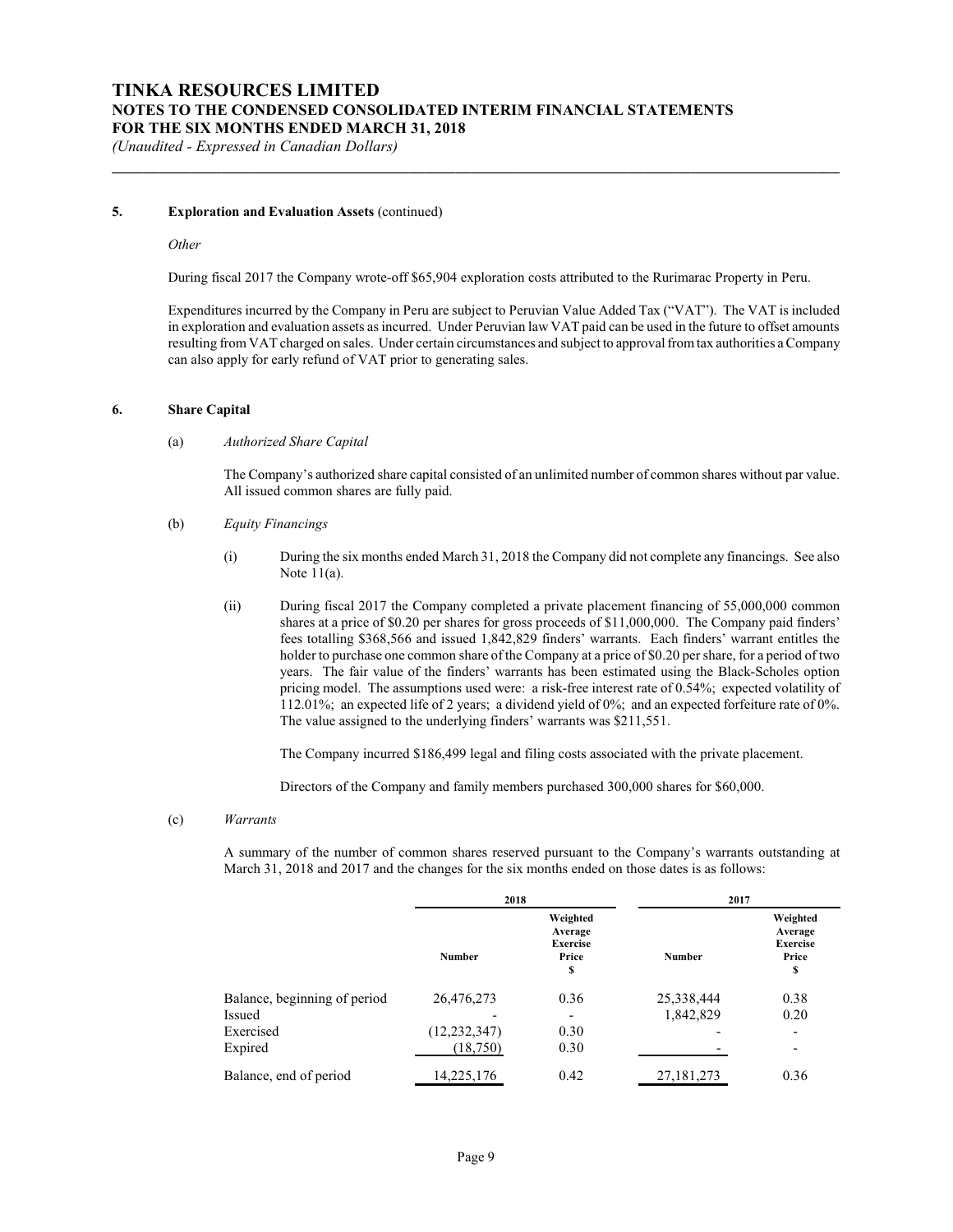*(Unaudited - Expressed in Canadian Dollars)*

#### **6. Share Capital** (continued)

The following table summarizes information about the number of common shares reserved pursuant to the Company's warrants outstanding and exercisable at March 31, 2018:

| Number     | <b>Exercise Price</b><br>S | <b>Expiry Date</b> |
|------------|----------------------------|--------------------|
| 1,842,829  | 0.20                       | November 7, 2018   |
| 12,382,347 | 0.45                       | May 29, 2020       |
| 14,225,176 |                            |                    |

**\_\_\_\_\_\_\_\_\_\_\_\_\_\_\_\_\_\_\_\_\_\_\_\_\_\_\_\_\_\_\_\_\_\_\_\_\_\_\_\_\_\_\_\_\_\_\_\_\_\_\_\_\_\_\_\_\_\_\_\_\_\_\_\_\_\_\_\_\_\_\_\_\_\_\_\_\_\_\_\_\_\_\_\_\_\_\_\_\_\_\_\_\_**

#### See also Note 11(b).

#### (d) *Share Option Plan*

The Company has established a rolling share option plan (the "Plan") in which the maximumnumber of common shares which can be reserved for issuance under the Plan is 10% of the issued and outstanding shares of the Company. The minimum exercise price of the options is set at the Company's closing share price on the day before the grant date, less allowable discounts. Options granted may be subject to vesting provisions as determined by the Board of Directors and have a maximum term of five years.

During the six months ended March 31, 2018 the Company recorded share-based compensation of \$87,529 (2017 - \$28,585) on the vesting of share options which were previously granted. No share options were granted during the six months ended March 31, 2018. During the six months ended March 31, 2017 the Company granted share options to purchase 5,618,750 common shares and recorded compensation expense of \$764,945.

The fair value of the share options granted and vested during the six months ended March 31, 2018 and 2017 was estimated using the Black-Scholes option pricing model using the following assumptions:

| 2018                   | 2017                  |
|------------------------|-----------------------|
| $0.69\% - 1.29\%$      | $0.54\% - 0.91\%$     |
| $72.37\% - 109.17\%$   | $103.30\% - 113.82\%$ |
| $1.5$ years $-2$ years | 2 years - 3 years     |
| $0\%$                  | $0\%$                 |
| $0\%$                  | $0\%$                 |
|                        |                       |

The weighted average fair value of all share options granted and vested, using the Black-Scholes option pricing model, during the six months ended March 31, 2018 was \$0.13 (2017 -\$0.22) per option.

Option-pricing models require the use of estimates and assumptions including the expected volatility. Changes in the underlying assumptions can materially affect the fair value estimates and, therefore, existing models do not necessarily provide reliable measure of the fair value of the Company's share options.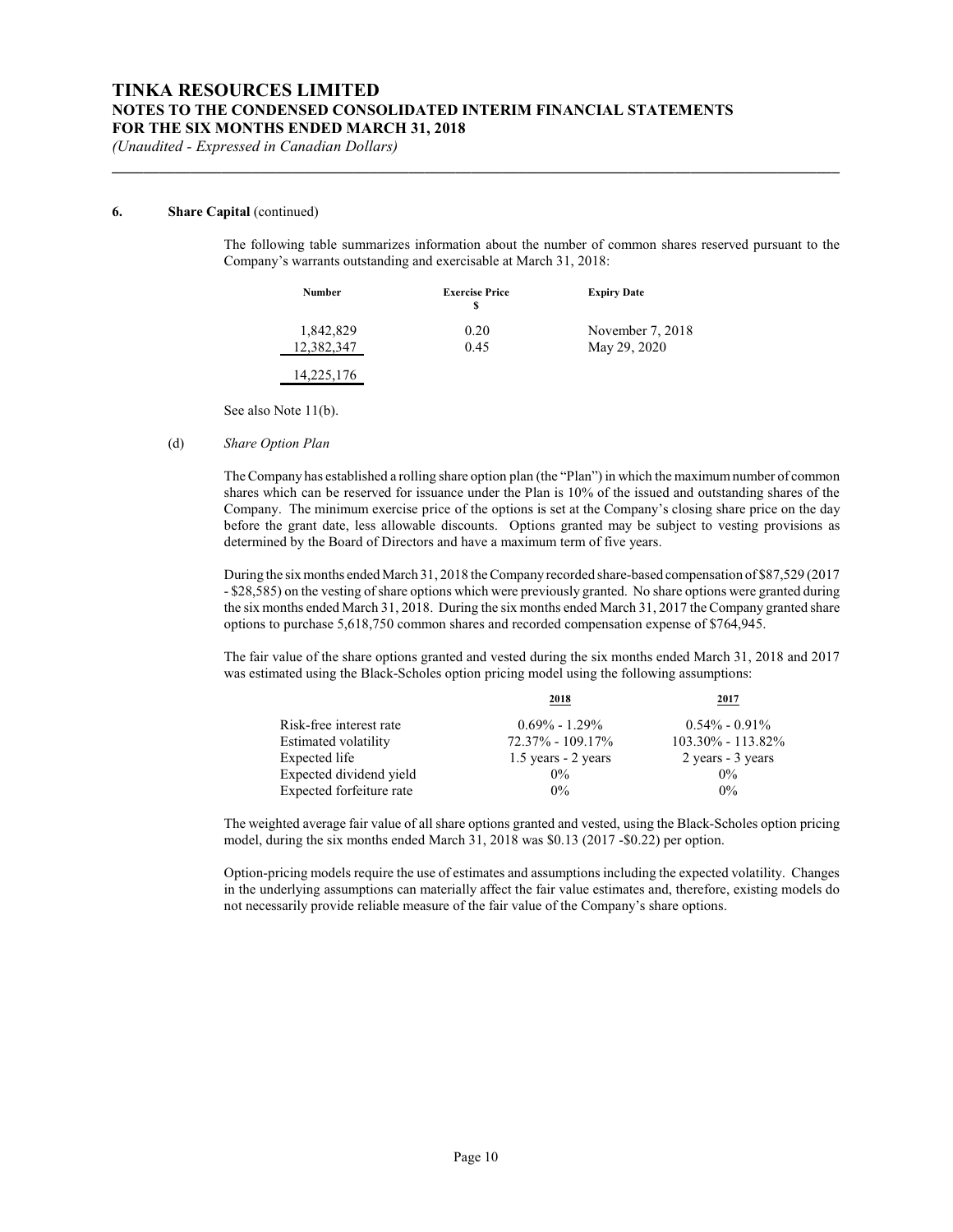**\_\_\_\_\_\_\_\_\_\_\_\_\_\_\_\_\_\_\_\_\_\_\_\_\_\_\_\_\_\_\_\_\_\_\_\_\_\_\_\_\_\_\_\_\_\_\_\_\_\_\_\_\_\_\_\_\_\_\_\_\_\_\_\_\_\_\_\_\_\_\_\_\_\_\_\_\_\_\_\_\_\_\_\_\_\_\_\_\_\_\_\_\_**

*(Unaudited - Expressed in Canadian Dollars)*

#### **6. Share Capital** (continued)

A summary of the Company's share options at March 31, 2018 and 2017 and the changes for the six months ended on those dates, is as follows:

|                              | 2018                                       |                                                    | 2017                                       |                                                    |
|------------------------------|--------------------------------------------|----------------------------------------------------|--------------------------------------------|----------------------------------------------------|
|                              | Number of<br><b>Options</b><br>Outstanding | Weighted<br><b>Average Exercise</b><br>Price<br>\$ | Number of<br><b>Options</b><br>Outstanding | Weighted<br><b>Average Exercise</b><br>Price<br>\$ |
| Balance, beginning of period | 10,528,750                                 | 0.34                                               | 10,860,000                                 | 0.33                                               |
| Granted                      |                                            | $\overline{\phantom{a}}$                           | 5,618,750                                  | 0.32                                               |
| Exercised                    | (565,000)                                  | 0.29                                               | (995,000)                                  | 0.33                                               |
| Expired                      |                                            |                                                    | (200,000)                                  | 0.32                                               |
| Balance, end of period       | 9,963,750                                  | 0.35                                               | 15,363,750                                 | 0.32                                               |

The following table summarizes information about the share options outstanding at March 31, 2018:

| <b>Number</b> | <b>Exercise Price</b><br>S | <b>Expiry Date</b>     |
|---------------|----------------------------|------------------------|
| 390,000       | 0.30                       | April 20, 2018         |
| 3,655,000     | 0.35                       | June 12, 2018          |
| 108,750       | 0.20                       | November 23, 2018      |
| 120,000       | 0.25                       | November 24, 2018      |
| 200,000       | 0.25                       | July 25, 2019          |
| 4,815,000     | 0.325                      | February 2, 2020       |
| 175,000       | 0.46                       | June 12, 2020          |
| 500,000       | 0.65                       | <b>August 28, 2020</b> |
| 9.963.750     |                            |                        |

See also Note 11.

### **7. Related Party Disclosures**

A number of key management personnel, or their related parties, hold positions in other entities that result in them having control or significant influence over the financial or operating policies of those entities. Certain of these entities transacted with the Company during the reporting period.

#### (a) *Transactions with Key Management Personnel*

During the six months ended March 31, 2018 and 2017 the following amounts were incurred with respect to the Company's Chief Executive Officer ("CEO"), Vice-President of Exploration ("VPE") and Chief Financial Officer ("CFO") as follows:

|                          | 2018    | 2017    |
|--------------------------|---------|---------|
|                          | \$      | \$      |
| Management fees - CEO    | 140,004 | 110,000 |
| Professional fees - CFO  | 15,000  | 15,000  |
| Professional fees - VPE  | 78,399  | 108,522 |
| Share-based compensation | 65,617  | 146,934 |
|                          | 298,570 | 380,456 |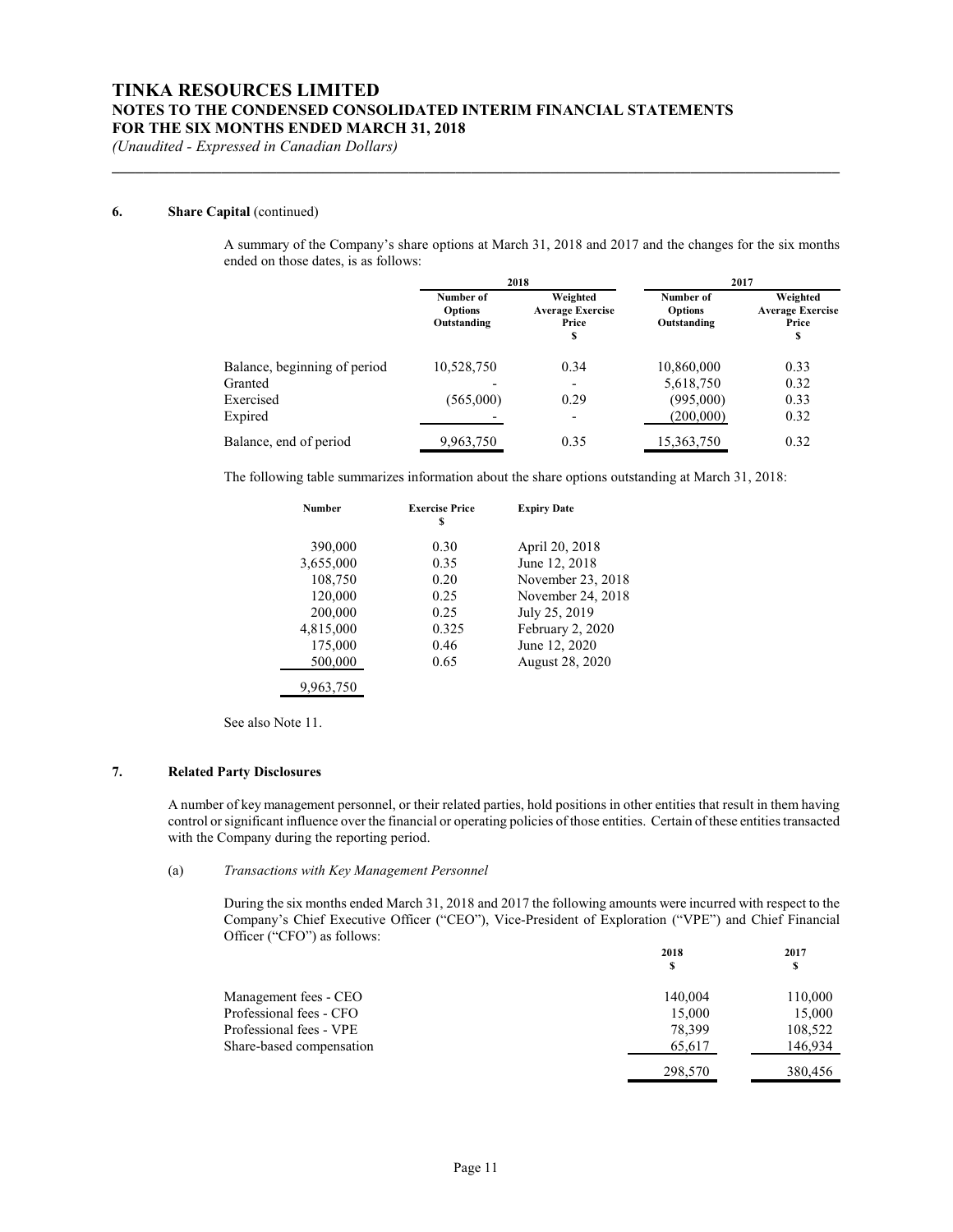**\_\_\_\_\_\_\_\_\_\_\_\_\_\_\_\_\_\_\_\_\_\_\_\_\_\_\_\_\_\_\_\_\_\_\_\_\_\_\_\_\_\_\_\_\_\_\_\_\_\_\_\_\_\_\_\_\_\_\_\_\_\_\_\_\_\_\_\_\_\_\_\_\_\_\_\_\_\_\_\_\_\_\_\_\_\_\_\_\_\_\_\_\_**

*(Unaudited - Expressed in Canadian Dollars)*

#### **7. Related Party Disclosures** (continued)

During the six months ended March 31, 2018 the Company expensed \$140,004 (2017 - \$110,000) to management fees, and \$49,678 (2017 - \$57,791) to professional fees and \$65,167 (2017 - \$146,934) for sharebased compensation. In addition the Company capitalized \$43,721 (2017 - \$65,731) to exploration and evaluation assets.

- (b) *Transactions with Other Related Parties*
	- (i) During the six months ended March 31, 2018 and 2017 the following amounts were incurred with respect to the Company's non-management current and former directors and the corporate secretary of the Company:

|                                               | 2018<br>s | 2017<br>\$        |
|-----------------------------------------------|-----------|-------------------|
| Professional fees<br>Share-based compensation | 43,800    | 40,475<br>219,837 |
|                                               | 43,800    | 260,312           |

As at March 31, 2018, \$12,000 (September 30, 2017 - \$9,000) remained unpaid and has been included in accounts payable and accrued liabilities.

(ii) During the six months ended March 31, 2018 the Company incurred a total of \$33,800 (2017 - \$20,550) with Chase Management Ltd. ("Chase"), a private corporation owned by the CFO of the Company, for accounting and administrative services provided by Chase personnel, excluding the CFO, and \$2,010 (2017 - \$2,010) for rent. As at March 31, 2018, \$5,872 (September 30, 2017 - \$7,670) remained unpaid and has been included in accounts payable and accrued liabilities.

During the six months ended March 31, 2017 the Company also recorded \$15,337 for share-based compensation for share options granted to Chase.

#### **8. Segmented Information**

Substantially all of the Company's operations are in one industry, the exploration for base and precious metals. Management reviews the financial results according to expenditures by property. The Company's mineral properties are located in Peru and its corporate assets are located in Canada. The Company is in the exploration stage and, accordingly, has no reportable segment revenues or operating results.

|                                   | <b>March 31, 2018</b>    |                                                  |             |
|-----------------------------------|--------------------------|--------------------------------------------------|-------------|
|                                   | Corporate<br>Canada<br>S | <b>Mineral</b><br><b>Operations</b><br>Peru<br>S | Total<br>\$ |
| Current assets                    | 4,590,951                | 329,044                                          | 4,919,995   |
| Exploration and evaluation assets |                          | 32,785,481                                       | 32,785,481  |
| Property, plant and equipment     | 5,112                    | 21,862                                           | 26,974      |
| Deferred share issue costs        | 177,468                  |                                                  | 177,468     |
|                                   | 4,773,531                | 33, 136, 387                                     | 37,909,918  |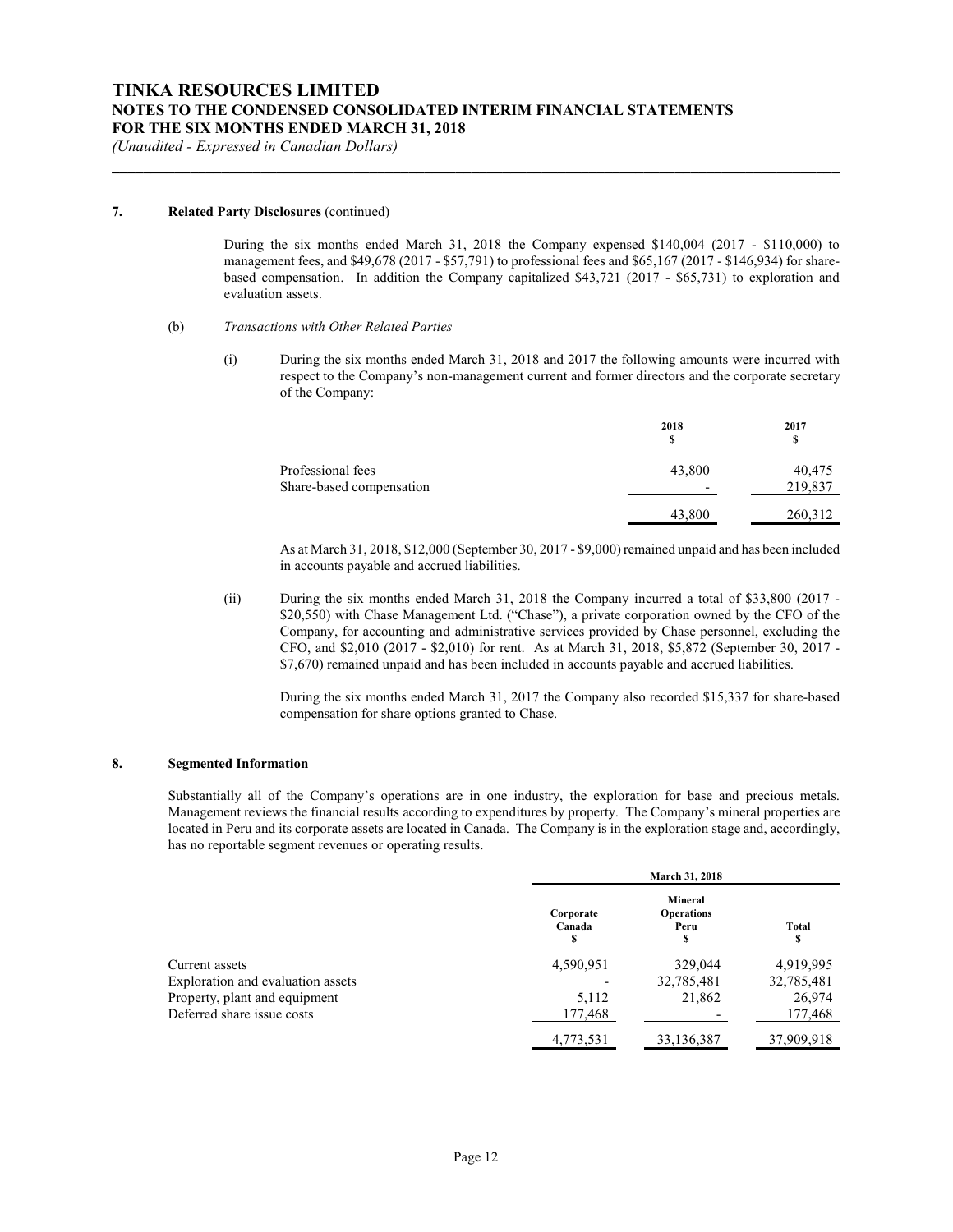*(Unaudited - Expressed in Canadian Dollars)*

| $\alpha$                          |                          | September 30, 2017                         |                    |
|-----------------------------------|--------------------------|--------------------------------------------|--------------------|
|                                   | Corporate<br>Canada<br>S | Mineral<br><b>Operations</b><br>Peru<br>\$ | <b>Total</b><br>\$ |
| Current assets                    | 6,056,505                | 105,311                                    | 6,161,816          |
| Exploration and evaluation assets |                          | 28,862,723                                 | 28,862,723         |
| Property, plant and equipment     | 6,019                    | 24,616                                     | 30,635             |
|                                   | 6,062,524                | 28,992,650                                 | 35,055,174         |

**\_\_\_\_\_\_\_\_\_\_\_\_\_\_\_\_\_\_\_\_\_\_\_\_\_\_\_\_\_\_\_\_\_\_\_\_\_\_\_\_\_\_\_\_\_\_\_\_\_\_\_\_\_\_\_\_\_\_\_\_\_\_\_\_\_\_\_\_\_\_\_\_\_\_\_\_\_\_\_\_\_\_\_\_\_\_\_\_\_\_\_\_\_**

### **8. Segmented Information** (continued)

#### **9. Financial Instruments and Risk Management**

#### *Categories of Financial Assets and Financial Liabilities*

Financial instruments are classified into one of the following categories: fair value through profit or loss ("FVTPL"); heldto-maturity investments; loans and receivables; available-for-sale, and other financial liabilities. The carrying values of the Company's financial instruments are classified into the following categories:

| <b>Financial Instrument</b>              | Category                    | March 31,<br>2018 | September 30,<br>2017 |
|------------------------------------------|-----------------------------|-------------------|-----------------------|
| Cash                                     | <b>FVTPL</b>                | 4.839.212         | 6.036.919             |
| Amounts receivable                       | Loans and receivables       | 27.494            | 13.021                |
| Accounts payable and accrued liabilities | Other financial liabilities | (493.902)         | (512,666)             |

The Company's financial instruments recorded at fair value require disclosure about how the fair value was determined based on significant levels of inputs described in the following hierarchy:

- Level 1 Quoted prices are available in active markets for identical assets or liabilities as of the reporting date. Active markets are those in which transactions occur in sufficient frequency and value to provide pricing information on an ongoing basis.
- Level 2 Pricing inputs are other than quoted prices in active markets included in Level 1. Prices in Level 2 are either directly or indirectly observable as of the reporting date. Level 2 valuations are based on inputs including quoted forward prices for commodities, time value and volatility factors, which can be substantially observed or corroborated in the market place.
- Level 3 Valuations in this level are those with inputs for the asset or liability that are not based on observable market data.

The recorded amounts for amounts receivable and accounts payable and accrued liabilities approximate their fair value due to their short-term nature. The Company's fair value of cash under the fair value hierarchy is measured using Level 1 inputs.

The Company's risk exposures and the impact on the Company's financial instruments are summarized below:

#### *Credit Risk*

Credit risk is the risk of loss associated with a counterparty's inability to fulfill its payment obligations. The Company's credit risk is primarily attributable to cash and amounts receivable. Management believes that the credit risk concentration with respect to financial instruments included in cash and amounts receivable is remote.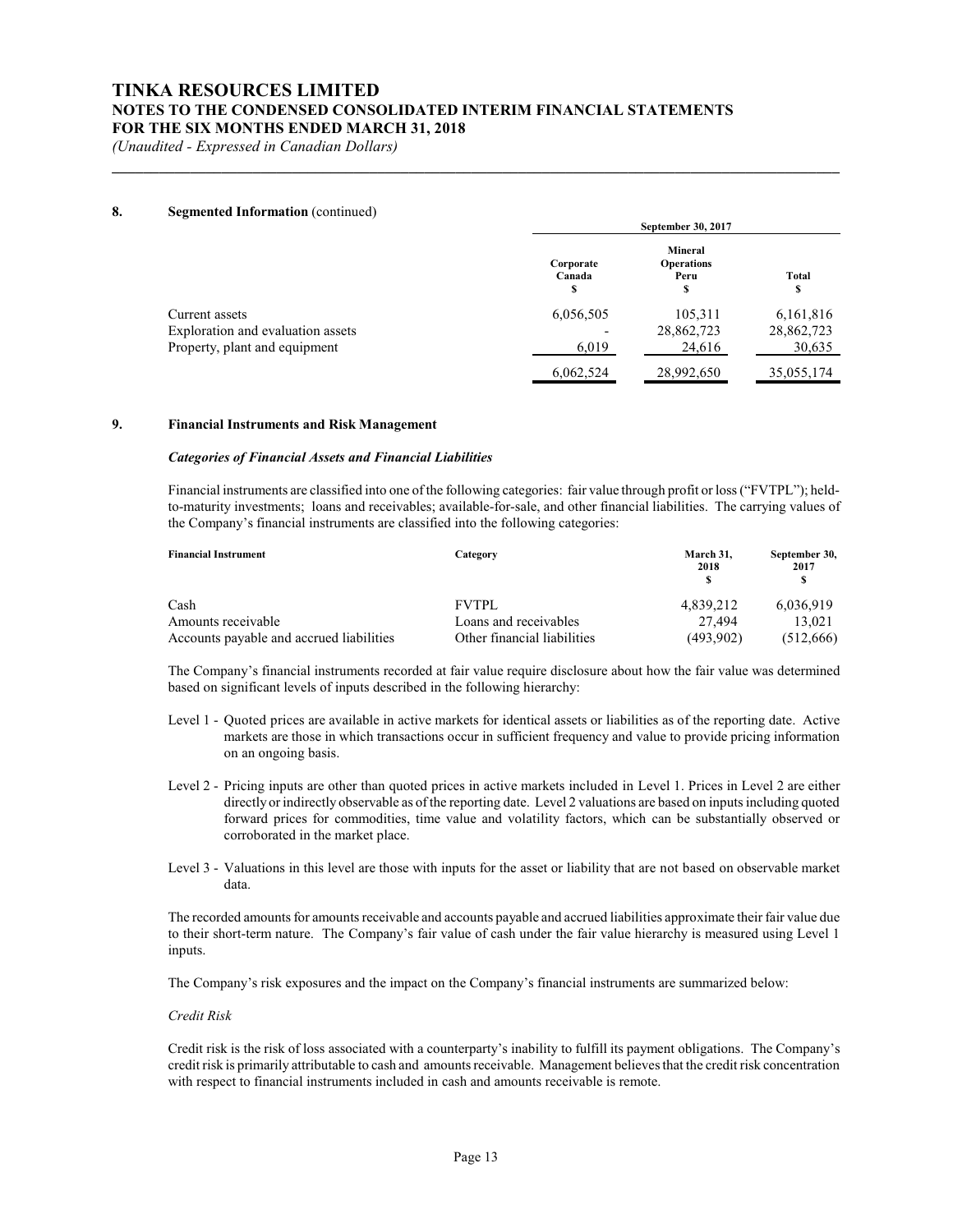*(Unaudited - Expressed in Canadian Dollars)*

#### **9. Financial Instruments and Risk Management** (continued)

#### *Liquidity Risk*

Liquidity risk is the risk that the Company will not have the resources to meet its obligations as they fall due. The Company manages this risk by closelymonitoring cash forecasts and managing resources to ensure that it will have sufficient liquidity to meet its obligations. All of the Company's financial liabilities are classified as current and are anticipated to mature within the next fiscal period. The following table is based on the contractual maturity dates of financial assets and the earliest date on which the Company can be required to settle financial liabilities.

**\_\_\_\_\_\_\_\_\_\_\_\_\_\_\_\_\_\_\_\_\_\_\_\_\_\_\_\_\_\_\_\_\_\_\_\_\_\_\_\_\_\_\_\_\_\_\_\_\_\_\_\_\_\_\_\_\_\_\_\_\_\_\_\_\_\_\_\_\_\_\_\_\_\_\_\_\_\_\_\_\_\_\_\_\_\_\_\_\_\_\_\_\_**

|                                          |                             |                                                     | <b>Contractual Maturity Analysis at March 31, 2018</b> |                          |                    |
|------------------------------------------|-----------------------------|-----------------------------------------------------|--------------------------------------------------------|--------------------------|--------------------|
|                                          | Less than<br>3 Months<br>\$ | $3 - 12$<br><b>Months</b><br>\$                     | $1 - 5$<br>Years<br>S                                  | Over<br>5 Years<br>S     | Total              |
| Cash                                     | 4,839,212                   |                                                     |                                                        | $\overline{\phantom{a}}$ | 4,839,212          |
| Amounts receivable                       | 27,494                      |                                                     |                                                        | $\overline{\phantom{a}}$ | 27,494             |
| Accounts payable and accrued liabilities | (493,902)                   |                                                     |                                                        | -                        | (493,902)          |
|                                          |                             | Contractual Maturity Analysis at September 30, 2017 |                                                        |                          |                    |
|                                          | Less than<br>3 Months<br>\$ | $3 - 12$<br><b>Months</b><br>\$                     | $1 - 5$<br>Years<br>S                                  | Over<br>5 Years<br>S     | <b>Total</b><br>\$ |
| Cash                                     | 6,036,919                   |                                                     |                                                        | $\overline{\phantom{a}}$ | 6,036,919          |

#### *Market Risk*

Market risk is the risk of loss that may arise from changes in market factors such as interest rates, foreign exchange rates, and commodity and equity prices. These fluctuations may be significant.

Amounts receivable 13,021 - - - 13,021 - 13,021 Accounts payable and accrued liabilities (512,666) - - - - - (512,666)

#### (a) Interest Rate Risk

The Company is exposed to interest rate risk to the extent that the cash bear floating rates of interest. The interest rate risk on cash and on the Company's obligations are not considered significant.

#### (b) Foreign Currency Risk

The Company has operations in Canada and Peru which are subject to foreign currency fluctuations. The Company's operating expenses are incurred in Canadian Dollars and Peruvian Nuevo Soles and the fluctuation of the Canadian Dollar in relation to other currencies will have an impact upon the profitability of the Company and may also affect the value of the Company's assets and the amount of shareholders' equity. The Company also maintains a US Dollar bank account with a Canadian bank. The Company has not entered into any agreements or purchased any instruments to hedge possible currency risks. At March 31, 2018, 1 Canadian Dollar was equal to 2.50 Peruvian Nuevo Soles and 0.78 US Dollar.

#### Balances are as follows:

|                                          | Peruvian<br><b>Nuevo Soles</b> | US<br><b>Dollars</b>     | CDN <sub>S</sub><br>Equivalent |
|------------------------------------------|--------------------------------|--------------------------|--------------------------------|
| Cash                                     | 756,014                        | 378,049                  | 789,366                        |
| Amounts receivable                       | 70.712                         | $\overline{\phantom{a}}$ | 28,238                         |
| Accounts payable and accrued liabilities | (681.964)                      | $\overline{\phantom{0}}$ | (304, 059)                     |
|                                          | 144,762                        | 378,049                  | 513,545                        |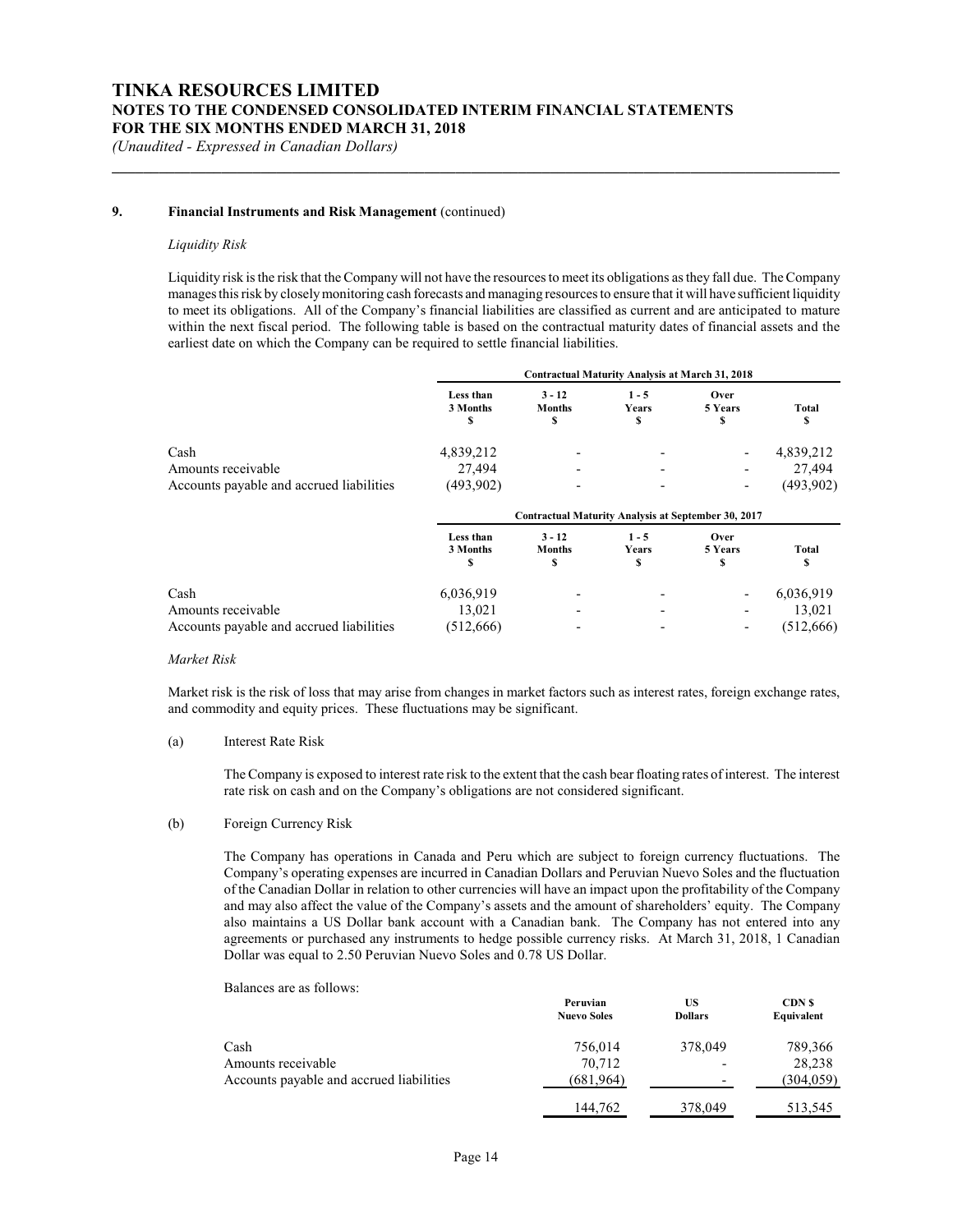**\_\_\_\_\_\_\_\_\_\_\_\_\_\_\_\_\_\_\_\_\_\_\_\_\_\_\_\_\_\_\_\_\_\_\_\_\_\_\_\_\_\_\_\_\_\_\_\_\_\_\_\_\_\_\_\_\_\_\_\_\_\_\_\_\_\_\_\_\_\_\_\_\_\_\_\_\_\_\_\_\_\_\_\_\_\_\_\_\_\_\_\_\_**

*(Unaudited - Expressed in Canadian Dollars)*

#### **9. Financial Instruments and Risk Management** (continued)

Based on the net exposures as of March 31, 2018 and, assuming that all other variables remain constant, a 10% fluctuation on the Canadian Dollar against the Peruvian Nuevo Soles and US Dollar would result in an increase or decrease of approximately \$46,700.

#### *Capital Management*

The Company manages its capital structure and makes adjustments to it, based on the funds available to the Company, in order to support the acquisition and exploration of mineral properties. The Board of Directors does not establish quantitative return on capital criteria for management, but rather relies on the expertise of the Company's management to sustain future development of the business. The Company defines capital that it manages as share capital and cash. The Company will continue to assess new properties and seek to acquire an interest in additional properties if it feels there is sufficient geologic or economic potential and if it has adequate financial resources to do so. Management reviews its capital management approach on an ongoing basis and believes that this approach, given the relative size of the Company, is reasonable.

## **10. Supplemental Cash Flow Information**

Non-cash activities conducted by the Company during the six months ended March 31, 2018 and 2017 are as follows:

|                                                       | 2018      | 2017       |
|-------------------------------------------------------|-----------|------------|
|                                                       | \$        | \$         |
| Operating activities                                  |           |            |
| Depreciation                                          | 2,382     | 1,097      |
| Accounts payable and accrued liabilities              | 15,146    | 31,494     |
|                                                       | 17,528    | 32,591     |
| Investing activities                                  |           |            |
| Property plant and equipment                          |           |            |
| Exploration and evaluation assets                     | (17,528)  | (32, 591)  |
|                                                       | (17,528)  | (32, 591)  |
| Financing activities                                  |           |            |
| Share-based payment reserves                          | (52, 289) | 107,927    |
| Share issue costs                                     |           | (211, 551) |
| Transfer on exercise of options and finders' warrants | 52,289    | 103,624    |
|                                                       |           |            |

#### **11. Events After the Reporting Period**

- (a) Subsequent to March 31, 2018 the Company completed equityfinancings to raise gross proceeds of \$16,239,496, as follows:
	- (i) on April 4, 2018 the Company completed a prospectus offering of 16,790,000 units, at a price of \$0.48 per unit for gross proceeds of \$8,059,200. Each unit comprised one common share and one-half warrant. Each whole warrant entitles the holder to purchase an additional common share at a price of \$0.75 per share until April 4, 2019. The Company paid an agent's fee of \$483,552; and